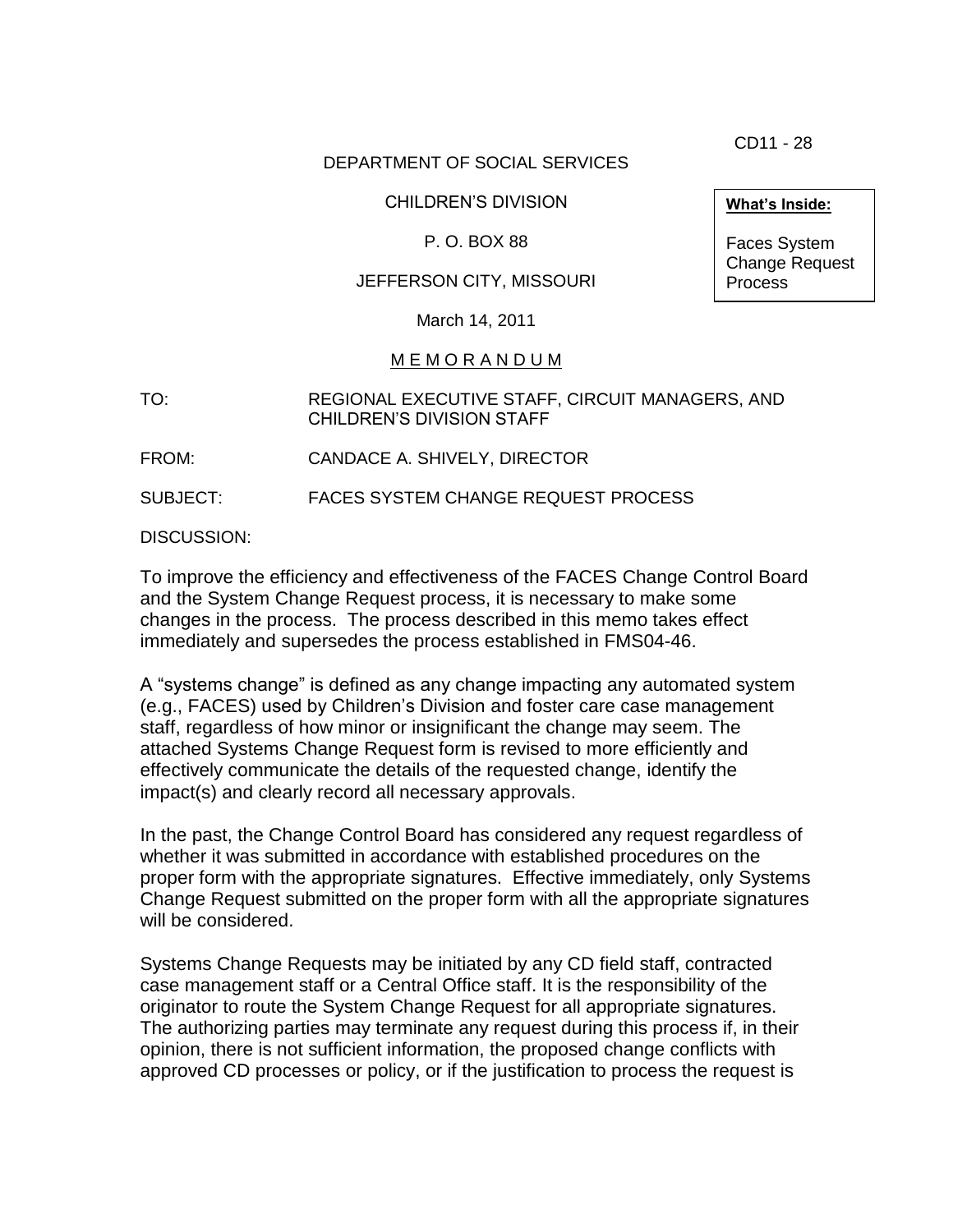insufficient. Feedback regarding that decision should be provided to the originator.

Completed, signed requests are to be forwarded to the attention of Janie Niekamp, Central Office FACES Unit. Upon receipt in Central Office, the proposed change will be added to the **[System Change Request Log.](http://dssweb/cs/faces/log.pdf)** A new Central Office Advisory Group has been formed to review each request to make recommendations regarding the appropriateness and the priority of the request. Recommendations will be added to the [System Change Request Log](http://dssweb/cs/faces/indexinfo.mht) for review by Executive Staff and the Change Control Board.

The Change Control Board will continue to meet quarterly and be responsible for reviewing requests, deciding to approve or reject, and to prioritize approved requests. The [System Change Request Log](http://dssweb/cs/faces/indexinfo.mht) will be updated regularly to communicate the progress of requests.

User input regarding system functionality and usability is critical. Staff are encouraged to submit System Change Requests through the process described above that will make systems better tools to support the business process.

| <b>NECESSARY ACTION:</b>                                                                                                                                    |                          |
|-------------------------------------------------------------------------------------------------------------------------------------------------------------|--------------------------|
| 1. Review this memorandum with all Children's Division staff.<br>2. All questions should be cleared through normal supervisory channels and<br>directed to: |                          |
| <b>PDS CONTACT:</b>                                                                                                                                         | <b>PROGRAM MANAGER:</b>  |
| <b>FACES Help Desk</b>                                                                                                                                      | Leanne Leason            |
| 1-800-392-8725, option #3                                                                                                                                   | (573) 526-0700           |
|                                                                                                                                                             | Leanne.Leason@dss.mo.gov |
| <b>CHILD WELFARE MANUAL REVISIONS:</b><br>N/A                                                                                                               |                          |
| <b>FORMS AND INSTRUCTIONS</b><br><b>CD-34</b>                                                                                                               |                          |
| <b>REFERENCE DOCUMENTS AND RESOURCES</b><br>N/A                                                                                                             |                          |
| <b>RELATED STATUTE</b><br>N/A                                                                                                                               |                          |
| <b>ADMINISTRATIVE RULE</b>                                                                                                                                  |                          |
| N/A                                                                                                                                                         |                          |
|                                                                                                                                                             |                          |